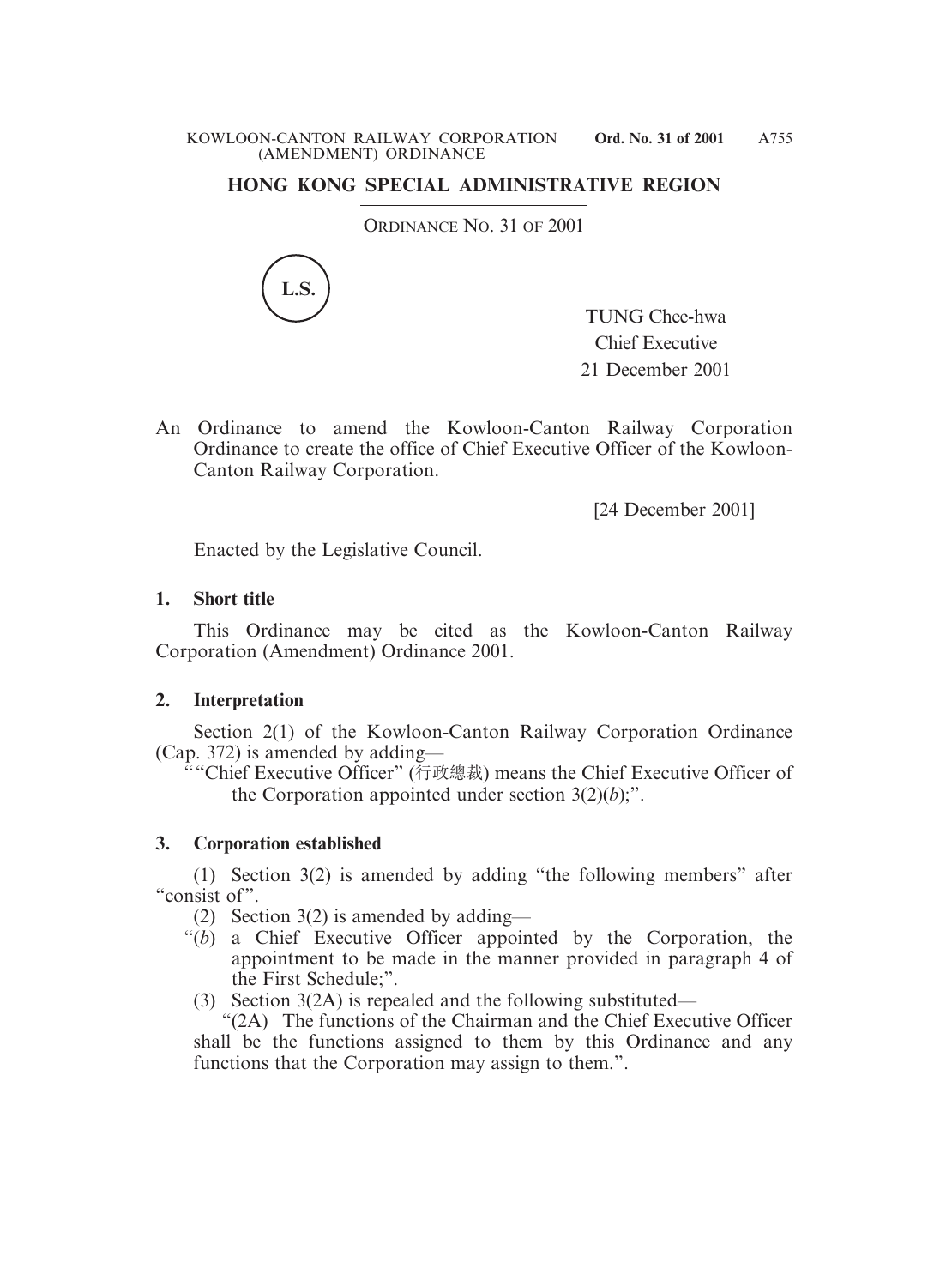### **4. Section added**

The following is added—

# **"6A. Attendance at the Legislative Council**

The committees and subcommittees of the Legislative Council may request the Chairman and the Chief Executive Officer to attend its meetings and they shall comply. The Chairman and the Chief Executive Officer shall answer questions raised by the Members of the Legislative Council at the meetings.".

# **5. By-laws**

Section  $31(1)(o)(iii)$  and (iv) is amended by repealing "Chairman" and substituting "Chief Executive Officer".

# **6. Supplementary provisions relating to by-laws**

Section 32(1) is amended by repealing "Chairman" wherever it appears and substituting "Chief Executive Officer".

# **7. Provisions with respect to the Corporation and members thereof**

- (1) The First Schedule is amended by adding—
- "4. Any determination by the Corporation of a matter relating to—
	- (*a*) the appointment to the service of the Corporation of the Chief Executive Officer, including the terms and conditions of such appointment;
	- (*b*) the suspension or dismissal from the service of the Corporation of the Chief Executive Officer,

requires the prior approval of the Chief Executive.".

(2) Paragraph 12 of the First Schedule is amended by adding "or Chief Executive Officer" after "Chairman".

(3) Paragraph 13 of the First Schedule is amended by adding "or Chief Executive Officer" after "Chairman".